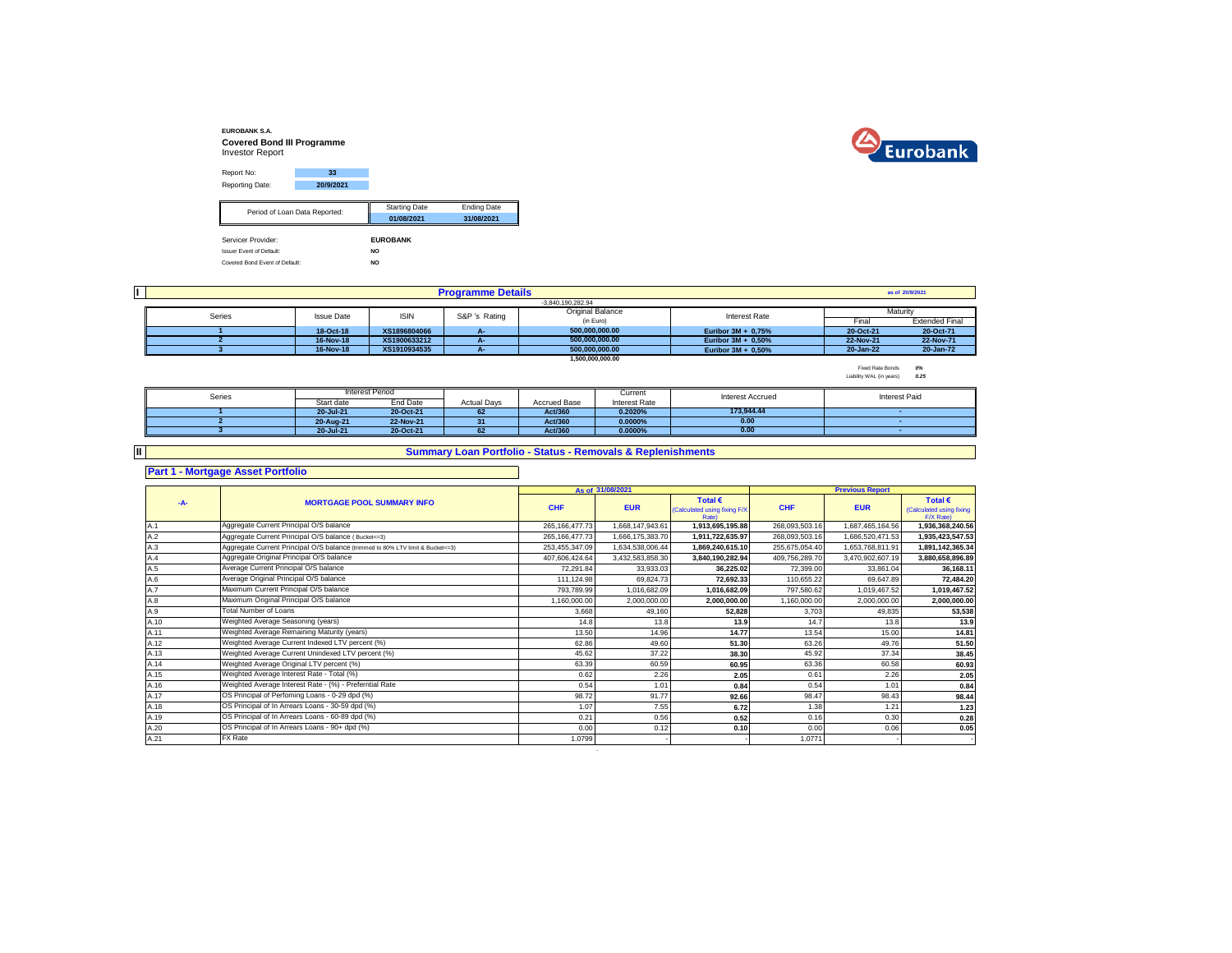|            | <b>Principal Receipts For Performing</b> |                    |               |                    | As of 31/08/2021 |                                                     |               |
|------------|------------------------------------------|--------------------|---------------|--------------------|------------------|-----------------------------------------------------|---------------|
|            | Or Delinquent / In Arrears Loans         | CHI                |               | <b>EUR</b>         |                  | Total $\epsilon$ (Calculated using fixing F/X Rate) |               |
|            |                                          | <b>No Of Loans</b> | <b>Amount</b> | <b>No Of Loans</b> | <b>Amount</b>    | <b>No Of Loans</b>                                  | <b>Amount</b> |
| <b>B.1</b> | Scheduled And Paid Repayments            | 5.526              | 2.253.741.88  | 69,670             | 12.805.507.48    | 75.196                                              | 14,111,791.22 |
| <b>B.2</b> | <b>Partial Prepayments</b>               |                    | 41.900.65     |                    | 567.718.21       | 68                                                  | 567.614.34    |
| B.3        | Whole Prepayments                        |                    | 7.813.84      |                    | 1.451.565.96     | 80                                                  | 1.351.980.86  |
| <b>B.4</b> | Total Principal Receipts (B1+B2+B3)      |                    | 2.303.456.37  |                    | 14.824.791.65    |                                                     | 16,031,386.41 |

|      | <b>Non-Principal Receipts For Performing</b>          |                    |               |                    | As of 31/08/2021 |                                                     |               |
|------|-------------------------------------------------------|--------------------|---------------|--------------------|------------------|-----------------------------------------------------|---------------|
|      | Or Delinquent / In Arrears Loans                      | <b>CHF</b>         |               | <b>EUR</b>         |                  | Total $\epsilon$ (Calculated using fixing F/X Rate) |               |
|      |                                                       | <b>No Of Loans</b> | <b>Amount</b> | <b>No Of Loans</b> | <b>Amount</b>    | <b>No Of Loans</b>                                  | <b>Amount</b> |
| IC.1 | Interest From Installments                            | 4.018              | 140.383.28    | 56,036             | 3.271.117.23     | 60.054                                              | 3.401.113.79  |
| C.2  | Interest From Overdues                                |                    | 610.46        | 8.107              | 5.430.11         | 8.923                                               | 5.995.40      |
| IC.3 | Total Interest Receipts (C1+C2)                       |                    | 140.993.74    |                    | 3.276.547.34     | 68.977                                              | 3.407.109.19  |
| C.4  | Levy 128 To Be Paid To Servicer (in case of an Event) |                    |               |                    |                  |                                                     |               |

## **Part 2 - Portfolio Status**

|      |                                               |                    |                |                    | As of 31/08/2021 |                                            |                  |
|------|-----------------------------------------------|--------------------|----------------|--------------------|------------------|--------------------------------------------|------------------|
|      | <b>Portfolio Status</b>                       | <b>CHF</b>         |                | <b>EUR</b>         |                  | Total € (Calculated using fixing F/X Rate) |                  |
|      |                                               | <b>No Of Loans</b> | <b>Amount</b>  | <b>No Of Loans</b> | <b>Amount</b>    | <b>No Of Loans</b>                         | <b>Amount</b>    |
| IA.1 | Performing Loans                              | 3.635              | 261.774.043.95 | 43.018             | 1.947.749.661.69 | 46.653                                     | 2.190.155.480.70 |
| A.2  | Delinquent/In Arrears Loans 30 Day To 89 Days |                    | 3.392.433.78   | 3.100              | 84.818.238.76    | 3.133                                      | 87,959,672.02    |
| A.3  | Totals (A1+ A2)                               | 3.668              | 265.166.477.73 | 46.118             | 2.032.567.900.45 | 49.786                                     | 2,278,115,152.72 |
| A.4  | In Arrears Loans 90 Days To 360 Days          |                    | 0.00           |                    | 6.910.439.35     | 127                                        | 6,910,439.35     |
| A.5  | Denounced Loans                               |                    | 0.00           |                    | 0.00             |                                            | 0.00             |
| A.6  | Totals (A4+ A5)                               |                    | 0.00           | 127                | 6.910.439.35     | 127                                        | 6.910.439.35     |

|            |                                                       |                    |               |                    | As of 31/08/2021 |                                                     |               |
|------------|-------------------------------------------------------|--------------------|---------------|--------------------|------------------|-----------------------------------------------------|---------------|
|            | Breakdown of In Arrears Loans Number Of Days Past Due | <b>CHF</b>         |               | <b>EUR</b>         |                  | Total $\epsilon$ (Calculated using fixing F/X Rate) |               |
|            |                                                       | <b>No Of Loans</b> | <b>Amount</b> | <b>No Of Loans</b> | <b>Amount</b>    | <b>No Of Loans</b>                                  | <b>Amount</b> |
| <b>B.1</b> | 30 Days < Installment <= 59 Days                      |                    | 2.832.054.13  | 2.654              | 63.984.561.39    | 2.683                                               | 66.607.076.56 |
| <b>B.2</b> | 60 Days < Installment <= 89 Days                      |                    | 560.379.65    | 446                | 20.833.677.37    | 450                                                 | 21.352.595.46 |
| B.3        | Total (B1+B2=A4)                                      | 33                 | 3.392.433.78  | 3.100              | 84.818.238.76    | 3.133                                               | 87.959.672.02 |
| B.4        | 90 Days < Installment <= 119 Days                     |                    | 0.00          | 127                | 6.910.439.35     |                                                     | 6.910.439.35  |
| <b>B.5</b> | 120 Days < Installment <= 360 Days                    |                    | 0.00          |                    | 0.00             |                                                     | 0.00          |
| <b>B.6</b> | Total (B4+B5=A4)                                      |                    | 0.00          | 1271               | 6.910.439.35     | 127                                                 | 6.910.439.35  |

## **Part 3 - Replenishment Loans - Removed Loans**

|                                       |                            |                      |                            | As of 31/08/2021     |                                                     |                      |
|---------------------------------------|----------------------------|----------------------|----------------------------|----------------------|-----------------------------------------------------|----------------------|
| <b>Loan Amounts During The Period</b> |                            |                      | <b>EUR</b>                 |                      | Total $\epsilon$ (Calculated using fixing F/X Rate) |                      |
|                                       | <b>Replenishment Loans</b> | <b>Removed Loans</b> | <b>Replenishment Loans</b> | <b>Removed Loans</b> | <b>Replenishment Loans</b>                          | <b>Removed Loans</b> |
| Total Outstanding Balance             | 0.00                       | 701.996.75           | 0.00                       | 4.503.731.34         | 0.00                                                | 5.153.788.52         |
| Number of Loans                       |                            | -32                  |                            | 519                  |                                                     | 551                  |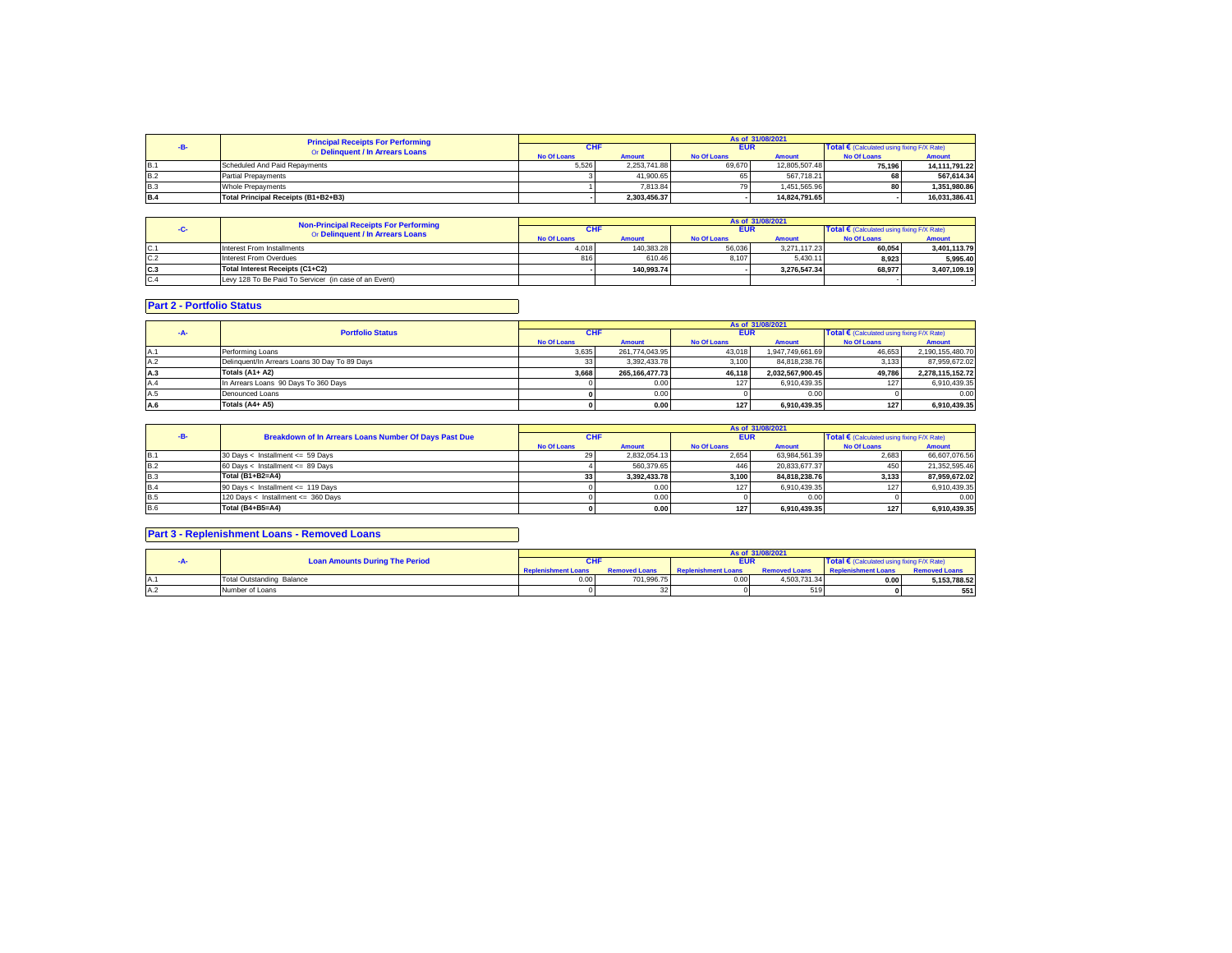| ШI<br><b>Statutory Tests</b>                                                                          |                      | as of 31/8/2021 |
|-------------------------------------------------------------------------------------------------------|----------------------|-----------------|
|                                                                                                       |                      |                 |
| Outstanding Bonds Principal                                                                           | 1,500,000,000.00     |                 |
| Outstanding Accrued Interest on Bonds <sup>1</sup>                                                    | 120,638.89           |                 |
| <b>Total Bonds Amount</b>                                                                             | 1,500,120,638.89     |                 |
| Current Outstanding Balance of Loans                                                                  | 1,913,695,195.88     |                 |
| A. Adjusted Outstanding Principal of Loans <sup>2</sup>                                               | 1,869,240,615.10     |                 |
| B. Accrued Interest on Loans                                                                          | 4,125,640.96         |                 |
| C. Outstanding Principal & accrued Interest of Marketable Assets                                      | 0.00                 |                 |
| D. Aggregate Amount standing to the Credit of Trans.Account - excl. Commingling Res.                  | 0.00                 |                 |
| Z. WAV CB maturity x OS principal amount x Neg. Carry Factor                                          | 1,909,722.22         |                 |
| Nominal Value (A+B+C+D-Z)                                                                             | 1,871,456,533.83     |                 |
| Bonds / Nominal Value Assets Percentage                                                               | 1,734,243,513.17     |                 |
| <b>Nominal Value Test Result</b>                                                                      |                      | Pass            |
| <b>Net Present Value Test</b>                                                                         |                      | Pass            |
| Net Present Value                                                                                     | 2, 181, 188, 885. 16 |                 |
| Net Present Value of Liabilities                                                                      | 1,502,174,844.97     |                 |
| Parallel shift +200bps of current interest rate curve                                                 |                      | Pass            |
| Net Present Value                                                                                     | 2, 153, 966, 170.67  |                 |
| Net Present Value of Liabilities                                                                      | 1,497,192,131.90     |                 |
| Parallel shift -200bps of current interest rate curve                                                 |                      | Pass            |
| Net Present Value                                                                                     | 2,291,824,848.71     |                 |
| Net Present Value of Liabilities                                                                      | 1,510,632,836.91     |                 |
| <b>Interest Rate Coverage Test</b>                                                                    |                      | Pass            |
| Interest expected to be received in respect of assets comprised in the Cover Pool during the 1st year | 36, 193, 717.07      |                 |
| Interest due on all series of covered bonds during 1st year                                           | 254,575.34           |                 |
| <b>Parameters</b>                                                                                     |                      |                 |
| LTV Cap                                                                                               | 80.00%               |                 |
| Asset Percentage                                                                                      | 86.5%                |                 |
| Negative carry Margin                                                                                 | 0.50%                |                 |
| <b>Reserve Ledger</b>                                                                                 |                      |                 |
| Opening Balance                                                                                       | 258.111.11           |                 |
| Required Reserve Amount                                                                               | 258,111.11           |                 |
| Amount credited to the account (payment to BoNY)                                                      | 0.00                 |                 |
| Available (Outstanding) Reserve Amount t                                                              | 258.111.11           |                 |

<sup>1</sup> Outstanding Accrued Interest on Bonds as at end date of reporting period<br><sup>2</sup> The adjusted Outstanding Principal of Loans is the current Principle Balance adjusted to a maximum of the LTV cap of the indexed property val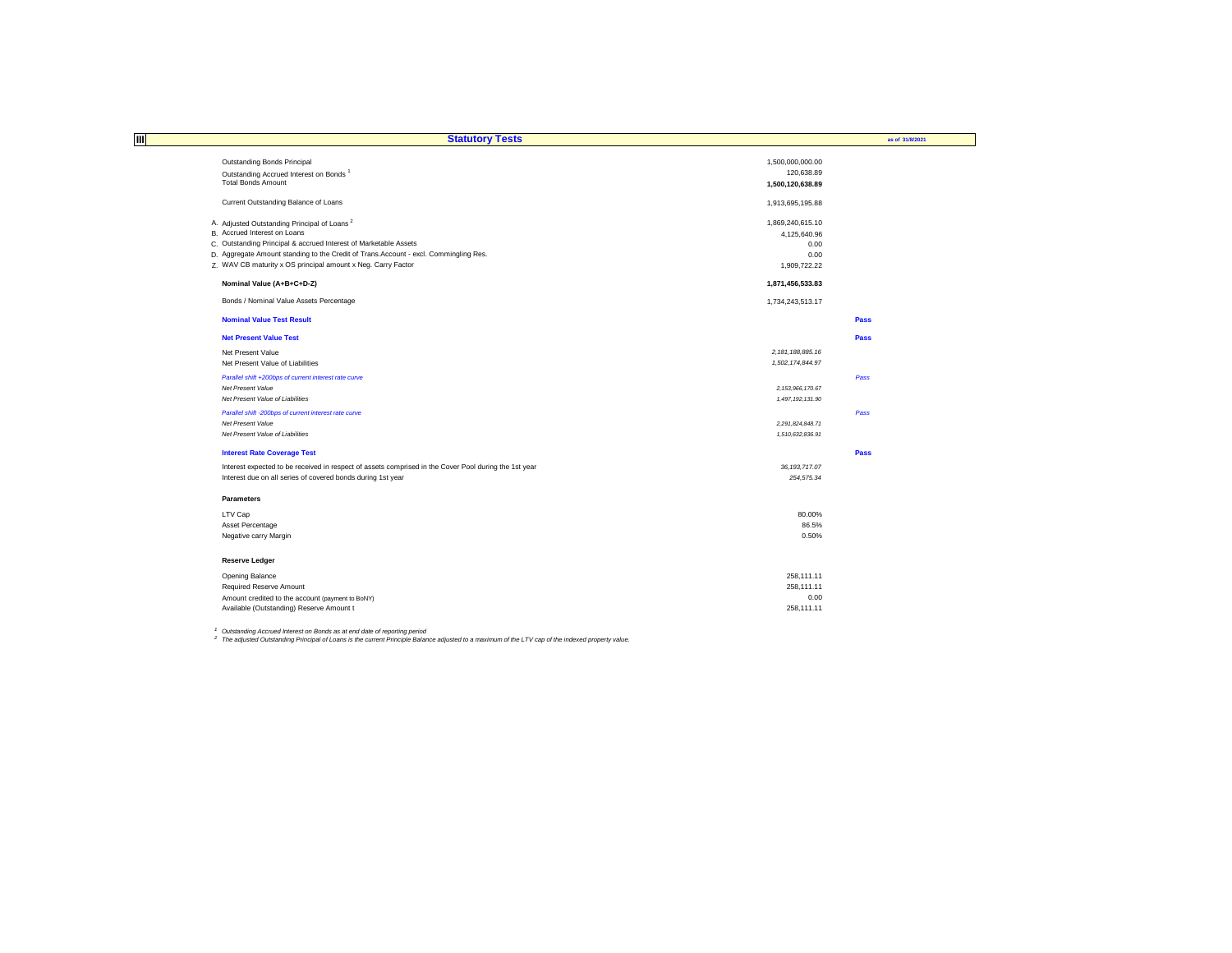|                                        |                        | <b>Portfolio Stratifications</b> |                                         |                                      |
|----------------------------------------|------------------------|----------------------------------|-----------------------------------------|--------------------------------------|
| <b>LOAN CURRENCY</b>                   |                        |                                  |                                         |                                      |
|                                        | Num of Loans           | % of loans                       | OS_Principal (in Euro)                  | % of OS_Principal                    |
| CHF                                    | 3,668                  | 6.94%                            | 245,547,252.27                          | 12.83%                               |
| <b>EUR</b>                             | 49,160                 | 93.06%                           | 1,668,147,943.61                        | 87.17%                               |
| <b>Grand Total</b>                     | 52,828                 | 100.00%                          | 1,913,695,195.88                        | 100.00%                              |
| <b>ORIGINAL LOAN AMOUNT</b>            |                        |                                  |                                         |                                      |
| $0 - 37.500$                           | Num of Loans           | % of loans                       | Principal                               | % of Principal                       |
| 37.501 - 75.000                        | 14,402<br>19,868       | 27.26%<br>37.61%                 | 342, 198, 168.42<br>1,127,186,494.49    | 8.91%<br>29.35%                      |
| 75.001 - 100.000                       | 8,240                  | 15.60%                           | 733,602,085.19                          | 19.10%                               |
| 100.001 - 150.000                      | 6,920                  | 13.10%                           | 855,084,780.66                          | 22.27%                               |
| 150.001 - 250.000                      | 2,650                  | 5.02%                            | 500,495,387.11                          | 13.03%                               |
| 250.001 - 500.000                      | 658<br>90              | 1.25%                            | 214,455,322.21                          | 5.58%                                |
| $500.001 +$<br><b>Grand Total</b>      | 52,828                 | 0.17%<br>100.00%                 | 67,168,044.86<br>3,840,190,282.94       | 1.75%<br>100.00%                     |
|                                        |                        |                                  |                                         |                                      |
| <b>OUTSTANDING LOAN AMOUNT</b>         |                        |                                  |                                         |                                      |
| $0 - 37.500$                           | Num of Loans<br>34,689 | % of loans<br>65.66%             | Principal Euro Equiv.<br>597,263,044.38 | % of Principal Euro Equiv.<br>31.21% |
| 37.501 - 75.000                        | 12.535                 | 23.73%                           | 658,532,664.42                          | 34.41%                               |
| 75.001 - 100.000                       | 2.881                  | 5 4 5%                           | 247, 367, 254.06                        | 12.93%                               |
| 100.001 - 150.000                      | 1,857                  | 3.52%                            | 221,039,194.06                          | 11.55%                               |
| 150.001 - 250.000<br>250.001 - 500.000 | <b>700</b><br>143      | 1.33%<br>0.27%                   | 128,760,503.68<br>46,347,431.30         | 6.73%<br>2.42%                       |
| $500.001 +$                            | 23                     | 0.04%                            | 14,385,103.98                           | 0.75%                                |
| <b>Grand Total</b>                     | 52,828                 | 100.00%                          | 1,913,695,195.88                        | 100.00%                              |
| <b>ORIGINATION DATE</b>                |                        |                                  |                                         |                                      |
|                                        | Num of Loans           | % of loans                       | Principal Euro Equiv.                   | % of Principal Euro Equiv.           |
| 1990-2004                              | 14,387                 | 27.23%                           | 359,588,840.98                          | 18.79%                               |
| 2005                                   | 5,178                  | 9.80%                            | 231,760,049.48                          | 12.11%                               |
| 2006<br>2007                           | 7,912<br>7,933         | 14.98%<br>15.02%                 | 342,413,965.64<br>282.195.933.31        | 17.89%<br>14.75%                     |
| 2008                                   | 4,735                  | 8.96%                            | 172,660,421.63                          | 9.02%                                |
| 2009                                   | 2,893                  | 5.48%                            | 113,076,828.97                          | 5.91%                                |
| 2010                                   | 2,706                  | 5.12%                            | 114,892,263.28                          | 6.00%                                |
| 2011                                   | 1,653                  | 3.13%                            | 60,228,810.78                           | 3.15%                                |
| 2012                                   | 1,414                  | 2.68%                            | 47,405,665.00                           | 2.48%                                |
| 2013                                   | 1,068                  | 2.02%                            | 35.081.308.29                           | 1.83%                                |
| 2014<br>2015                           | 408<br>219             | 0.77%<br>0.41%                   | 12,978,368.36<br>8,842,300.85           | 0.68%<br>0.46%                       |
| 2016                                   | 253                    | 0.48%                            | 13,263,141.94                           | 0.69%                                |
| 2017                                   | 503                    | 0.95%                            | 27,231,247.68                           | 1.42%                                |
| 2018                                   | 757                    | 1.43%                            | 40,978,474.37                           | 2.14%                                |
| 2019                                   | 355                    | 0.67%                            | 19,471,159.24                           | 1.02%                                |
| 2020                                   | 114                    | 0.22%                            | 6,376,628.98                            | 0.33%                                |
| 2021<br><b>Grand Total</b>             | 340<br>52,828          | 0.64%<br>100.00%                 | 25,249,787.11<br>1,913,695,195.88       | 1.32%<br>100.00%                     |
|                                        |                        |                                  |                                         |                                      |
| <b>MATURITY DATE</b>                   | Num of Loans           | % of loans                       | Principal Euro Equiv.                   | % of Principal Euro Equiv.           |
| 2021 - 2025                            | 10,953                 | 20.73%                           | 123,691,619.62                          | 6.46%                                |
| 2026 - 2030                            | 15,363                 | 29.08%                           | 392,844,270.43                          | 20.53%                               |
| 2031 - 2035                            | 10,746                 | 20.34%                           | 447,717,961.18                          | 23.40%                               |
| 2036 - 2040<br>2041 - 2045             | 7,774<br>3,614         | 14.72%<br>6.84%                  | 425,289,601.07<br>228,276,491.21        | 22.22%<br>11.93%                     |
| $2046 +$                               | 4,378                  | 8.29%                            | 295,875,252.39                          | 15.46%                               |
| <b>Grand Total</b>                     | 52,828                 | 100.00%                          | 1,913,695,195.88                        | 100.00%                              |
| <b>REMAIN. TIME TO MATURITY</b>        |                        |                                  |                                         |                                      |
|                                        | Num of Loans           | % of loans                       | Principal Euro Equiv.                   | % of Principal Euro Equiv.           |
| $0 - 40$ months                        | 8,231                  | 15.58%                           | 75,236,203.61                           | 3.93%                                |
| 40.01 - 60 months<br>60.01 - 90 months | 4,611<br>6,848         | 8.73%<br>12.96%                  | 84,870,446.88<br>148,583,140.72         | 4.43%<br>7.76%                       |
| 90.01 - 120 months                     | 8,498                  | 16.09%                           | 275,373,496.93                          | 14.39%                               |
| 120.01 - 150 months                    | 5,436                  | 10.29%                           | 215,926,463.57                          | 11.28%                               |
| 150.01 - 180 months                    | 4,784                  | 9.06%                            | 233,363,993.78                          | 12.19%                               |
| over 180 months                        | 14,420                 | 27.30%                           | 880, 341, 450. 39                       | 46.00%                               |
| <b>Grand Total</b>                     | 52,828                 | 100.00%                          | 1,913,695,195.88                        | 100.00%                              |
| <b>INTEREST RATE</b>                   |                        |                                  |                                         |                                      |
| $0.00\% - 1.00\%$                      | Num of Loans           | % of loans                       | Principal Euro Equiv.<br>312 046 223    | % of Principal Euro Equiv.<br>16.31% |
| 1.01% - 2.00%                          | 28.681                 | 54.29%                           | 1,069,982,083.39                        | 55.91%                               |
| 2.01% - 3.00%                          | 3,098                  | 5.86%                            | 92,709,946.91                           | 4.84%                                |
| $3.01\% - 4.00\%$                      | 2,894                  | 5.48%                            | 141,158,608.65                          | 7.38%                                |
| 4.01% - 5.00%                          | 9,751<br>898           | 18.46%                           | 233,992,970.41                          | 12.23%                               |
| 5.01% - 6.00%<br>6.01% - 7.00%         | 1,329                  | 1.70%<br>2.52%                   | 19,918,116.57<br>23,596,161.79          | 1.04%<br>1.23%                       |
| $7.01% +$                              | 1,260                  | 2.39%                            | 20,291,085.02                           | 1.06%                                |
| <b>Grand Total</b>                     | 52,828                 | 100.00%                          | 1,913,695,195.88                        | 100.00%                              |
| <b>CURRENT LTV Indexed</b>             |                        |                                  |                                         |                                      |
|                                        | Num of Loans           | % of loans                       | Principal Euro Equiv.                   | % of Principal Euro Equiv.           |
| $0.00\% - 20.00\%$                     | 15,649                 | 29.62%                           | 207.049.206.87                          | 10.82%                               |
| 20.01% - 30.00%<br>30.01% - 40.00%     | 8,330<br>7,076         | 15.77%<br>13.39%                 | 222.899.623.55<br>256,215,679.12        | 11.65%<br>13.39%                     |
| 40.01% - 50.00%                        | 6,453                  | 12.22%                           | 294,787,689.19                          | 15.40%                               |
| 50.01% - 60.00%                        | 5,212                  | 9.87%                            | 277, 237, 335.17                        | 14.49%                               |
| 60.01% - 70.00%                        | 3,974                  | 7.52%                            | 235.011.107.88                          | 12.28%                               |
| 70.01% - 80.00%                        | 2,696                  | 5.10%                            | 168,716,129.55                          | 8.82%                                |
| 80.01% - 90.00%<br>90.01% - 100.00%    | 1,791<br>1,032         | 3.39%<br>1.95%                   | 121,379,612.86<br>77,318,337.13         | 6.34%<br>4.04%                       |
| $100.00\% +$                           | 615                    | 1.16%                            | 53,080,474.56                           | 2.77%                                |
| <b>Grand Total</b>                     | 52,828                 | 100.00%                          | 1,913,695,195.88                        | 100.00%                              |
|                                        |                        |                                  |                                         |                                      |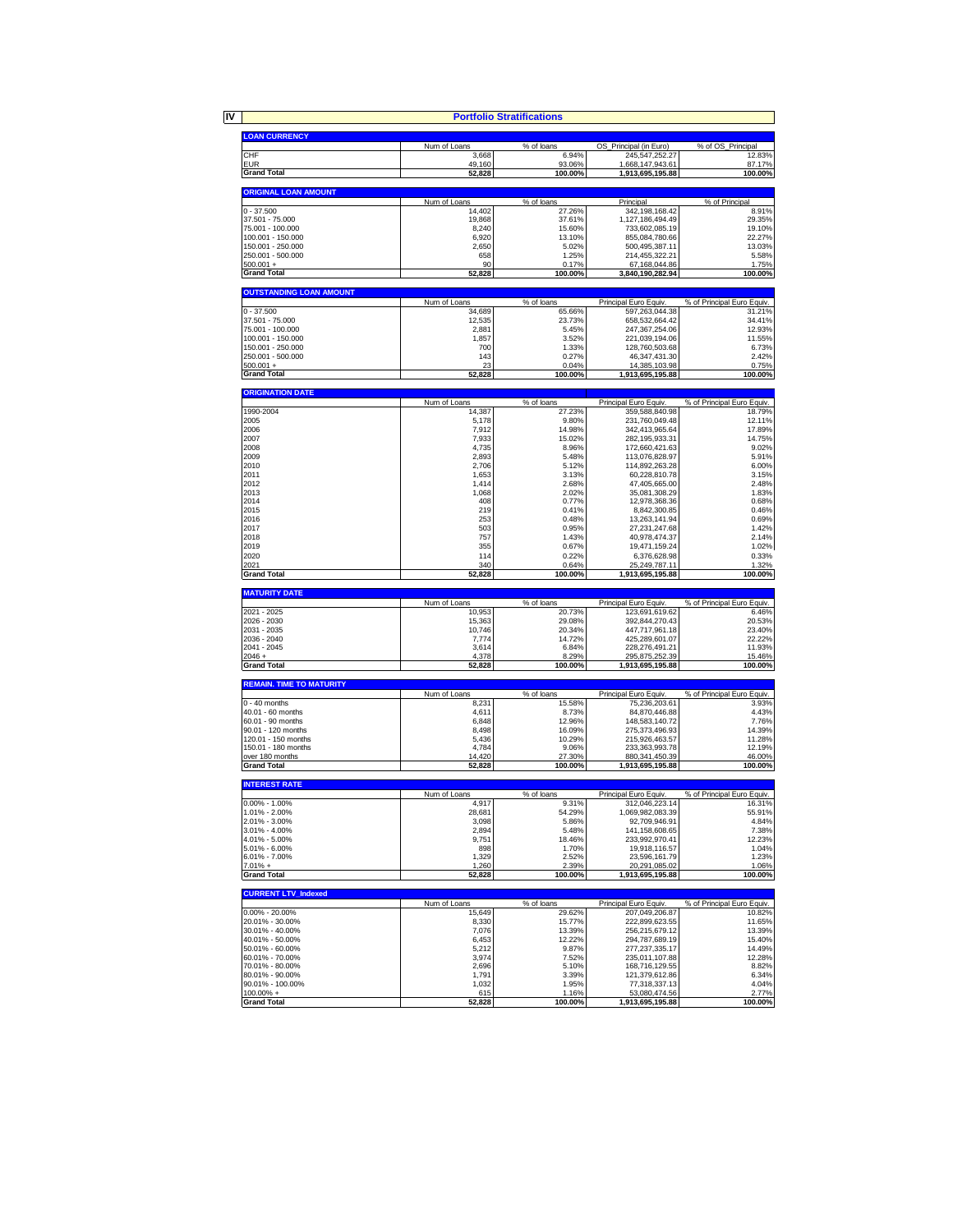| <b>CURRENT LTV_Unindexed</b>                                                                                                                                                                                                                                                                       |                        |                      |                                      |                                      |
|----------------------------------------------------------------------------------------------------------------------------------------------------------------------------------------------------------------------------------------------------------------------------------------------------|------------------------|----------------------|--------------------------------------|--------------------------------------|
|                                                                                                                                                                                                                                                                                                    | Num of Loans           | % of loans           | Principal Euro Equiv.                | % of Principal Euro Equiv.           |
| $0.00\% - 20.00\%$                                                                                                                                                                                                                                                                                 | 19,298                 | 36.53%               | 318, 107, 527. 95                    | 16.62%                               |
| 20.01% - 30.00%                                                                                                                                                                                                                                                                                    | 10,642                 | 20.14%               | 348,693,535.12                       | 18.22%                               |
| 30.01% - 40.00%                                                                                                                                                                                                                                                                                    | 9,473                  | 17.93%               | 419,879,676.00                       | 21.94%                               |
| 40.01% - 50.00%                                                                                                                                                                                                                                                                                    | 6,645                  | 12.58%               | 356,291,658.48                       | 18.62%                               |
| 50.01% - 60.00%<br>60.01% - 70.00%                                                                                                                                                                                                                                                                 | 4,049<br>2,054         | 7.66%                | 259,209,838.97<br>147,084,666.14     | 13.54%                               |
| 70.01% - 80.00%                                                                                                                                                                                                                                                                                    | 519                    | 3.89%<br>0.98%       | 45,202,820.21                        | 7.69%<br>2.36%                       |
| 80.01% - 90.00%                                                                                                                                                                                                                                                                                    | 94                     | 0.18%                | 11,399,076.79                        | 0.60%                                |
| 90.01% - 100.00%                                                                                                                                                                                                                                                                                   | 25                     | 0.05%                | 3,863,424.80                         | 0.20%                                |
| 100.00% +                                                                                                                                                                                                                                                                                          | 29                     | 0.05%                | 3,962,971.42                         | 0.21%                                |
| <b>Grand Total</b>                                                                                                                                                                                                                                                                                 | 52,828                 | 100.00%              | 1,913,695,195.88                     | 100.00%                              |
| <b>ORIGINAL LTV</b>                                                                                                                                                                                                                                                                                |                        |                      |                                      |                                      |
|                                                                                                                                                                                                                                                                                                    | Num of Loans           | % of loans           | Principal Euro Equiv.                | % of Principal Euro Equiv.           |
| $0.00\% - 20.00\%$                                                                                                                                                                                                                                                                                 | 3,649                  | 6.91%                | 56,916,789.42                        | 2.97%                                |
| 20.01% - 30.00%                                                                                                                                                                                                                                                                                    | 4,838                  | 9.16%                | 109,547,855.24                       | 5.72%                                |
| 30.01% - 40.00%                                                                                                                                                                                                                                                                                    | 6,621                  | 12.53%               | 179,940,659.46                       | 9.40%                                |
| 40.01% - 50.00%                                                                                                                                                                                                                                                                                    | 8,130                  | 15.39%               | 264,661,379.93                       | 13.83%                               |
| 50.01% - 60.00%                                                                                                                                                                                                                                                                                    | 8,558                  | 16.20%               | 323,587,327.22                       | 16.91%                               |
| 60.01% - 70.00%                                                                                                                                                                                                                                                                                    | 7,662                  | 14.50%               | 321,649,928.55                       | 16.81%                               |
| 70.01% - 80.00%                                                                                                                                                                                                                                                                                    | 7,303                  | 13.82%               | 334,869,670.75                       | 17.50%                               |
| 80.01% - 90.00%                                                                                                                                                                                                                                                                                    | 3,677                  | 6.96%                | 177,939,931.10                       | 9.30%                                |
| 90.01% - 100.00%<br>100.00% +                                                                                                                                                                                                                                                                      | 2.124<br>266           | 4.02%<br>0.50%       | 132,732,094.08<br>11,849,560.15      | 6.94%<br>0.62%                       |
| <b>Grand Total</b>                                                                                                                                                                                                                                                                                 |                        | 100.00%              |                                      | 100.00%                              |
|                                                                                                                                                                                                                                                                                                    | 52,828                 |                      | 1,913,695,195.88                     |                                      |
| <b>LOCATION OF PROPERTY</b>                                                                                                                                                                                                                                                                        |                        |                      |                                      |                                      |
|                                                                                                                                                                                                                                                                                                    | Num of Loans           | % of loans           | Principal Euro Equiv                 | % of Principal Euro Equiv.           |
| Attica                                                                                                                                                                                                                                                                                             | 21,112                 | 39.96%               | 910,671,402.85                       | 47.59%                               |
| Thessaloniki<br>Macedonia                                                                                                                                                                                                                                                                          | 7,717<br>6,226         | 14.61%               | 253,118,245.66                       | 13.23%<br>8.82%                      |
| Peloponnese                                                                                                                                                                                                                                                                                        | 3,886                  | 11.79%<br>7.36%      | 168,805,592.41<br>127,573,318.95     | 6.67%                                |
| Thessaly                                                                                                                                                                                                                                                                                           | 3,819                  | 7.23%                | 106,431,742.03                       | 5.56%                                |
| Sterea Ellada                                                                                                                                                                                                                                                                                      | 2.896                  | 5.48%                | 86,832,590.02                        | 4.54%                                |
| Creta Island                                                                                                                                                                                                                                                                                       | 2,149                  | 4.07%                | 79,549,653.19                        | 4.16%                                |
| Ionian Islands                                                                                                                                                                                                                                                                                     | 842                    | 1.59%                | 33,402,871.97                        | 1.75%                                |
| Thrace                                                                                                                                                                                                                                                                                             | 1,371                  | 2.60%                | 40,353,505.04                        | 2.11%                                |
| Epirus                                                                                                                                                                                                                                                                                             | 1,601                  | 3.03%                | 49,000,371.73                        | 2.56%                                |
| Aegean Islands                                                                                                                                                                                                                                                                                     | 1,209                  | 2.29%                | 57,955,902.04                        | 3.03%                                |
| <b>Grand Total</b>                                                                                                                                                                                                                                                                                 | 52,828                 | 100.00%              | 1,913,695,195.88                     | 100.00%                              |
| <b>SEASONING</b>                                                                                                                                                                                                                                                                                   |                        |                      |                                      |                                      |
|                                                                                                                                                                                                                                                                                                    | Num of Loans           | % of loans           | Principal Euro Equiv.                | % of Principal Euro Equiv.           |
| $0 - 12$                                                                                                                                                                                                                                                                                           | 383                    | 0.72%                | 27,757,543.71                        | 1.45%                                |
| $12 - 24$                                                                                                                                                                                                                                                                                          | 127                    | 0.24%                | 7,018,911.70                         | 0.37%                                |
| 24 - 36                                                                                                                                                                                                                                                                                            | 495                    | 0.94%                | 27,100,935.41<br>62.499.824.83       | 1.42%                                |
| $36 - 60$                                                                                                                                                                                                                                                                                          | 1,155                  | 2.19%                |                                      | 3.27%<br>1.93%                       |
|                                                                                                                                                                                                                                                                                                    |                        |                      |                                      |                                      |
|                                                                                                                                                                                                                                                                                                    | 999                    | 1.89%                | 36,842,589.32                        |                                      |
|                                                                                                                                                                                                                                                                                                    | 49,669<br>52,828       | 94.02%<br>100.00%    | 1,752,475,390.92<br>1,913,695,195.88 | 91.58%<br>100.00%                    |
|                                                                                                                                                                                                                                                                                                    |                        |                      |                                      |                                      |
|                                                                                                                                                                                                                                                                                                    |                        |                      |                                      |                                      |
|                                                                                                                                                                                                                                                                                                    | Num of Loans<br>11     | % of loans<br>0.02%  | Principal Euro Equiv.<br>144,918.39  | % of Principal Euro Equiv.<br>0.01%  |
|                                                                                                                                                                                                                                                                                                    | 498                    | 0.94%                | 6,743,261.78                         | 0.35%                                |
|                                                                                                                                                                                                                                                                                                    | 7,262                  | 13.75%               | 94,452,590.19                        | 4.94%                                |
|                                                                                                                                                                                                                                                                                                    | 9,588                  | 18.15%               | 224,993,596.85                       | 11.76%                               |
|                                                                                                                                                                                                                                                                                                    | 10,053                 | 19.03%               | 381,103,323.95                       | 19.91%                               |
|                                                                                                                                                                                                                                                                                                    | 16,905                 | 32.00%               | 685,726,695.68                       | 35.83%                               |
|                                                                                                                                                                                                                                                                                                    | 3,713                  | 7.03%                | 216,561,695.49                       | 11.32%                               |
|                                                                                                                                                                                                                                                                                                    | 4,798<br>52,828        | 9.08%<br>100.00%     | 303,969,113.56<br>1,913,695,195.88   | 15.88%<br>100.00%                    |
|                                                                                                                                                                                                                                                                                                    |                        |                      |                                      |                                      |
|                                                                                                                                                                                                                                                                                                    |                        |                      |                                      |                                      |
|                                                                                                                                                                                                                                                                                                    | Num of Loans<br>41,112 | % of loans<br>77.82% | Principal Euro Equiv                 | % of Principal Euro Equiv.<br>73.57% |
|                                                                                                                                                                                                                                                                                                    | 11.716                 | 22.18%               | 1,407,855,553.63<br>505,839,642.26   | 26.43%                               |
| 60 - 96<br>over 96<br><b>Grand Total</b><br><b>LEGAL LOAN TERM</b><br>0 - 5 years<br>5 - 10 years<br>10 - 15 years<br>15 - 20 years<br>20 - 25 years<br>25 - 30 years<br>30 - 35 years<br>$35$ years $+$<br><b>Grand Total</b><br><b>REAL ESTATE TYPE</b><br>Flats<br>Houses<br><b>Grand Total</b> | 52,828                 | 100.00%              | 1,913,695,195.88                     | 100.00%                              |
|                                                                                                                                                                                                                                                                                                    |                        |                      |                                      |                                      |
|                                                                                                                                                                                                                                                                                                    | Num of Loans           | % of loans           | Principal Euro Equiv                 | % of Principal Euro Equiv.           |
|                                                                                                                                                                                                                                                                                                    | 11,548                 | 21.86%               | 427,034,071.43                       | 22.31%                               |
|                                                                                                                                                                                                                                                                                                    | 28.394                 | 53.75%               | 1.088.202.378.69                     | 56.86%                               |
|                                                                                                                                                                                                                                                                                                    | 9,744                  | 18.44%               | 307,914,215.16                       | 16.09%                               |
|                                                                                                                                                                                                                                                                                                    | 11 C                   | 0.21%                | 6,334,607.34                         | 0.33%                                |
|                                                                                                                                                                                                                                                                                                    | 608                    | 1.15%                | 28,091,255.13                        | 1.47%                                |
|                                                                                                                                                                                                                                                                                                    | 310                    | 0.59%                | 12,912,185.96                        | 0.67%                                |
|                                                                                                                                                                                                                                                                                                    | 2,114<br>52,828        | 4.00%<br>100.00%     | 43,206,482.17<br>1,913,695,195.88    | 2.26%<br>100.00%                     |
|                                                                                                                                                                                                                                                                                                    |                        |                      |                                      |                                      |
|                                                                                                                                                                                                                                                                                                    |                        |                      |                                      |                                      |
|                                                                                                                                                                                                                                                                                                    | Num of Loans<br>52.650 | % of loans           | Principal Euro Equiv.                | % of Principal Euro Equiv.           |
|                                                                                                                                                                                                                                                                                                    | 178                    | 99.66%<br>0.34%      | 1,898,356,155.87<br>15,339,040.01    | 99.20%<br>0.80%                      |
| <b>LOAN PURPOSE</b><br>Construction<br>Purchase<br>Repair<br>Construction (re-mortgage)<br>Purchase (re-mortgage)<br>Repair (re-mortgage)<br><b>Equity Release</b><br><b>Grand Total</b><br><b>INTEREST PAYMENT FREQUENCY</b><br>FA<br>Balloon<br><b>Grand Total</b>                               | 52,828                 | 100.00%              | 1,913,695,195.88                     | 100.00%                              |
|                                                                                                                                                                                                                                                                                                    |                        |                      |                                      |                                      |
|                                                                                                                                                                                                                                                                                                    | Num of Loans           | % of loans           | Principal Euro Equiv.                | % of Principal Euro Equiv.           |
|                                                                                                                                                                                                                                                                                                    | 52,084                 | 98.59%               | 1,885,373,689.22                     | 98.52%                               |
| <b>INTEREST RATE TYPE</b><br>Floating<br>Fixed Converting to Floating                                                                                                                                                                                                                              | 530                    | 1.00%                | 26,346,517.45                        | 1.38%                                |
| <b>Fixed to Maturity</b><br><b>Grand Total</b>                                                                                                                                                                                                                                                     | 214<br>52,828          | 0.41%<br>100.00%     | 1,974,989.22<br>1,913,695,195.88     | 0.10%<br>100.00%                     |

Fixed rate assets *1.48%* Assets' WAL (in years)